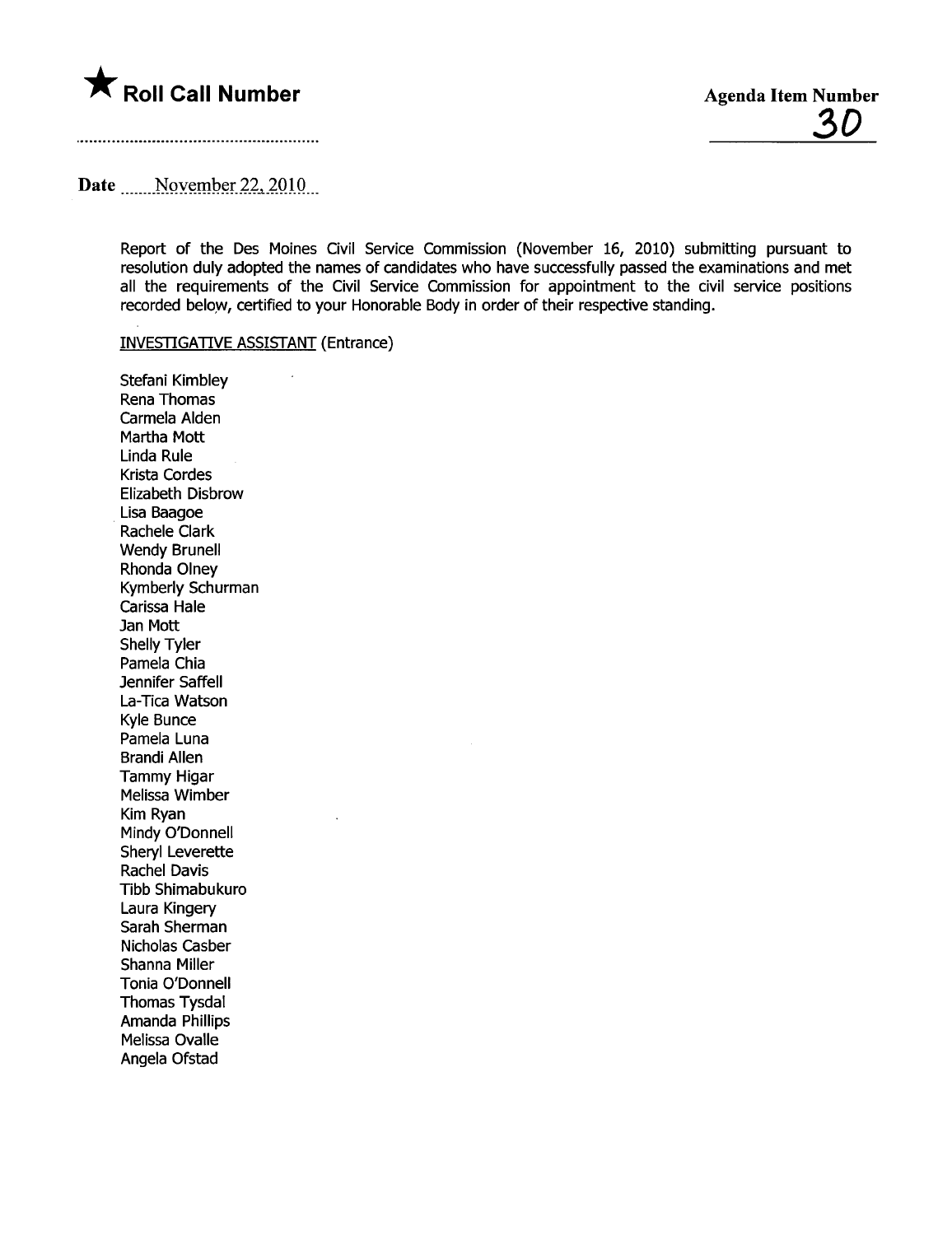## **\*** Roll Call Number Agenda Item Number

# 30

### Date \_\_\_\_\_November 22, 2010

Page 2

NEIGHBORHOOD INSPECTOR (Entrance)

Jason Etnyre William Kopiecki Scott Clausen Steven Johns Frank Jones Howard Kietzman William May Ryan Miler Joseph Munford Scott Richardson Amanda Schmidt Brad Shipman Jeffrey Thomas Frank Uhlman Eric Wessels Steve Flickinger Larry Snyder John Cabeen Eric Barker Robert Bemisdarfer Justin Denning Steven Fuller Timothy Greene Charles Hughes Arbind Karn Chris Kruse Jesse Leckband Cruz Mata Brandon McCullough Ron Meyers Terry Powell Jan Shafer Mary Springer Robert Sutton Curtis Thompson Mitchell Flanagan Jan (Jon) Choda Scott Appleby Ryan Rivas